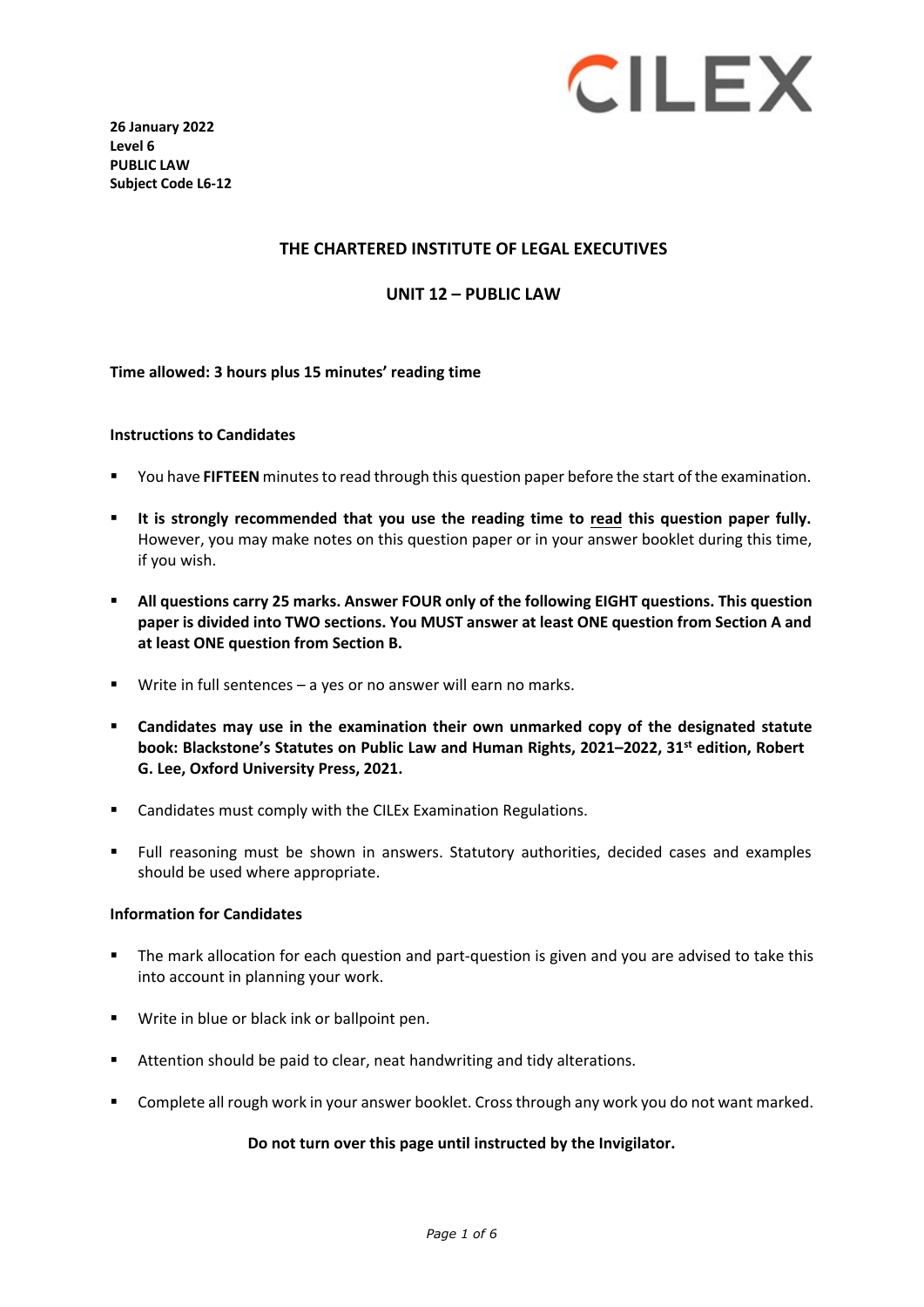## **SECTION A (Answer at least one question from this section)**

1. 'A separation of powers in the purest sense is not, and never has been, a feature of the UK constitution. An examination of the three powers reveals that in practice they are often exercised by persons or bodies which exercise more than one such power. Thus, for example, there's a broad overlap between the legislative and executive in the UK constitution.'

(Neil Parpworth, *Constitutional and Administrative Law*, 11th edition, OUP, 2020, para 2.7)

- (a) Describe the principle of the separation of powers in a constitution.
- (b) Critically evaluate the extent to which Parpworth accurately describes, above, the extent of the separation of powers in the UK.

*(19 marks) (Total: 25 marks)*

2. Critically evaluate the extent to which the concept of 'retained EU law' provided for by the European Union (Withdrawal) Act 2018 has ensured legal continuity in the UK following the UK's exit from the European Union.

*(25 marks)*

- 3. Critically analyse the following concepts as grounds for judicial review:
	- (a) irrationality;
	- (b) the rule against bias;
	- (c) legitimate expectation.

4. Critically evaluate the extent to which the provisions of the Human Rights Act 1998 safeguard the rule of law in the UK.

*(25 marks)*

*(Total: 25 marks)*

*(7 marks)*

*(8 marks)*

*(10 marks)*

*(6 marks)*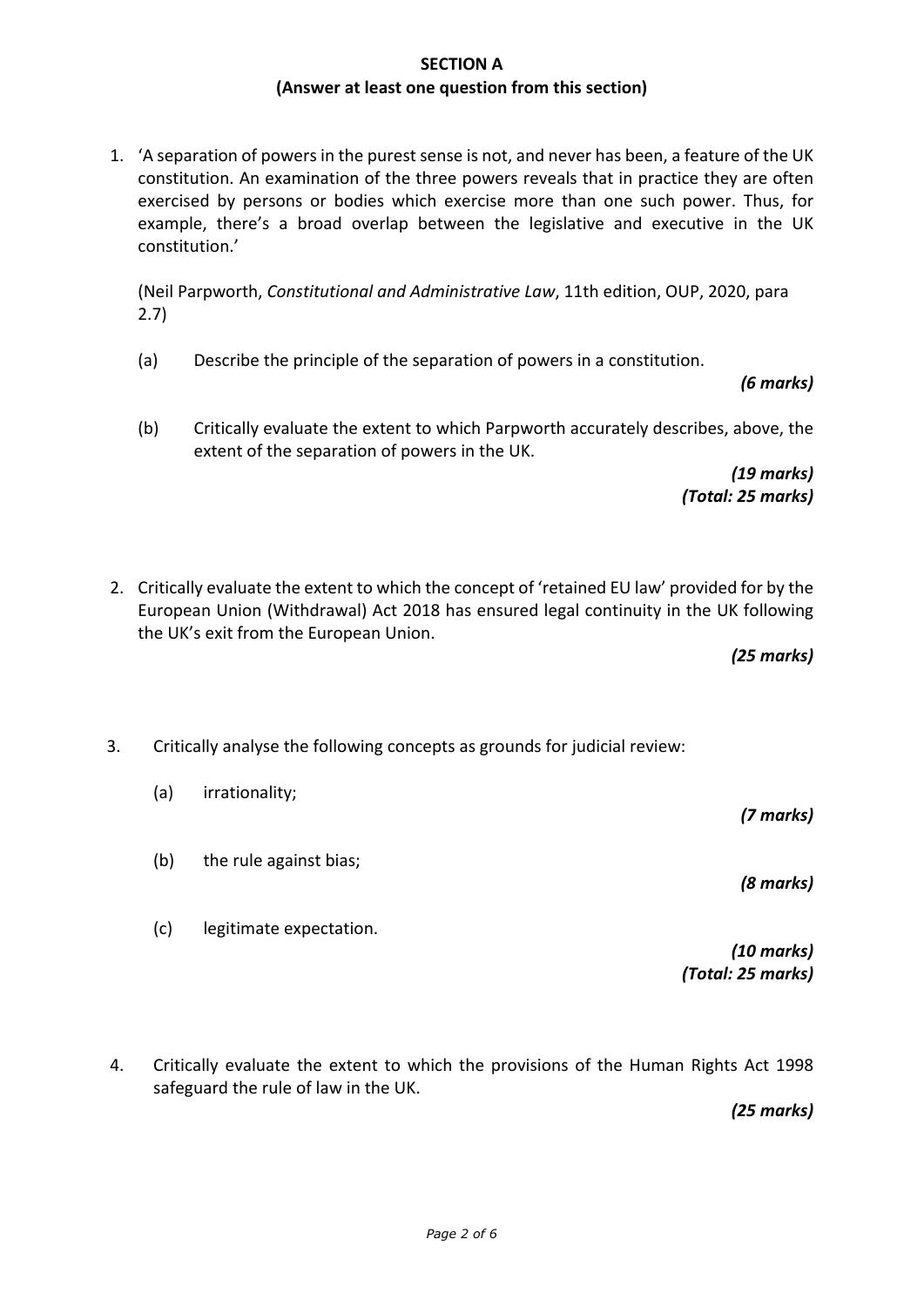## **SECTION B (Answer at least one question from this section)**

## **Question 1**

The House of Lords (Reform) Act 2019 ('the HLRA 2019') [fictitious] contained provisions restricting the membership of the House of Lords to 800 members, as the government was concerned about its size. Section 7 of the HLRA 2019 included a provision stating that it could not be amended or repealed, unless this was voted for by at least a 70% majority in the House of Commons.

Recently, following a change of government, Parliament passed the Constitution (Miscellaneous Provisions) Act 2021 ('the Constitution Act 2021') [fictitious]. Although the Constitution Act 2021 contained no reference to the HLRA 2019, it provided that there should be no limit on the number of members of the House of Lords. About 55% of MPs voted in favour of the Constitution Act 2021 and Royal Assent was granted notwithstanding the lack of the 70% majority.

Shortly after the Constitution Act 2021 came into force, the Prime Minister announced the appointment of 50 new life peers. Baroness Damon, the Lord Speaker of the House of Lords, stated that she was opposed to the enlargement of the House of Lords and so she applied to the High Court for a declaration that the appointment of the new life peers was void. Her main argument is that the HLRA 2019 is still in force, either because the procedure set out in s.7 was not followed or because it had not been expressly repealed by the Constitution Act 2021.

Advise Baroness Damon whether she has any grounds for relying on the HLRA 2019 to challenge the appointment of the new life peers.

*(25 marks)*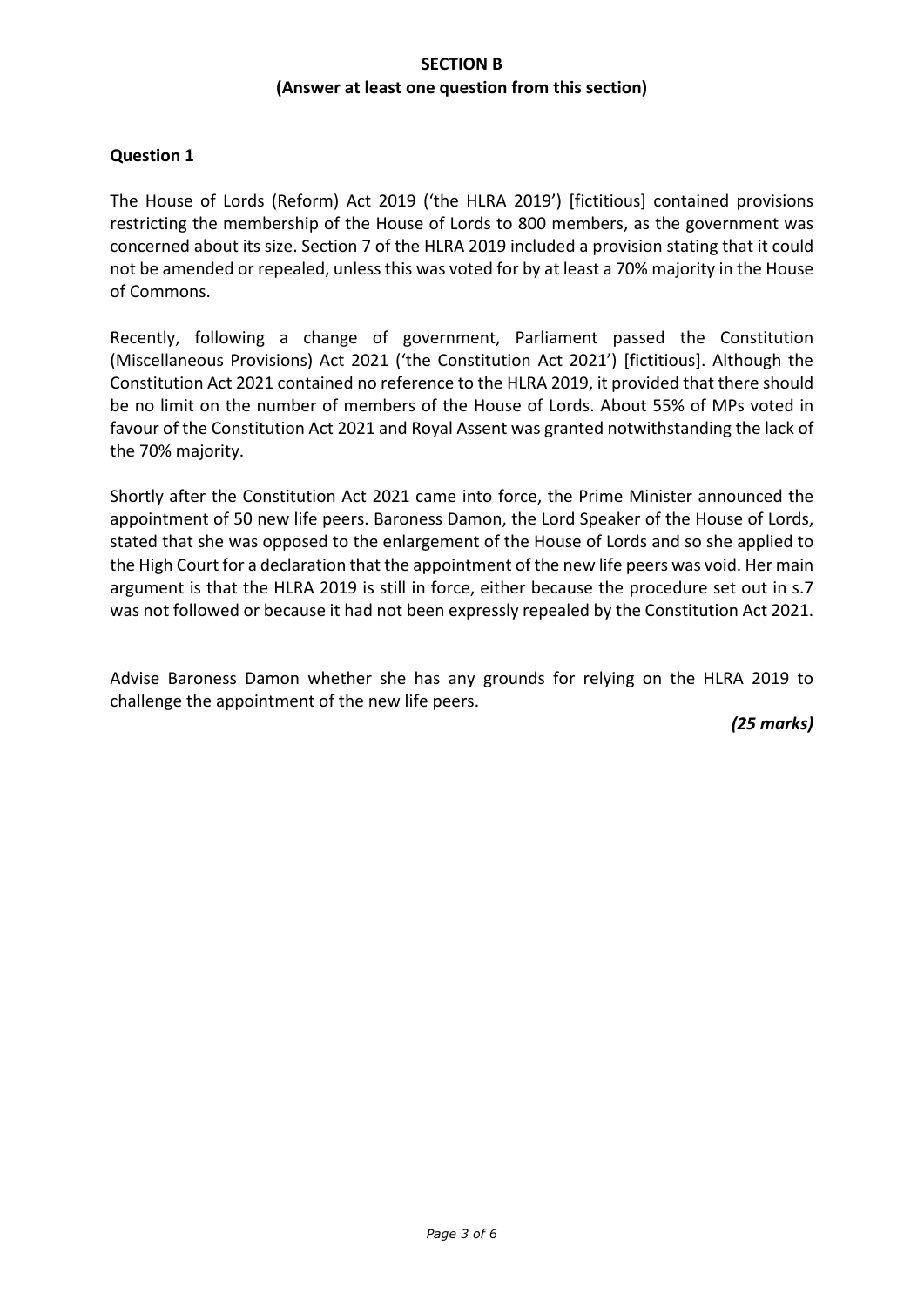# **Question 2**

The Senedd Cymru (the Welsh Parliament) passed an Act of Senedd Cymru, the Welsh Tourism Act 2021 [fictitious], promoting tourism in Wales. The Government of Wales Act 2006 (as amended) does not list tourism as a devolved matter. Zoe, the Secretary of State for Tourism and International Cooperation [fictitious] in the UK government, believes that the Welsh Tourism Act is not in the best interests of the UK as a whole.

Zoe claimed in a recent speech that the Senedd Cymru did not have the power to pass the Welsh Tourism Act and that, in any event, the UK Parliament had the power to override it.

(a) Advise Zoe whether her claims are correct.

# *(7 marks)*

In response to a parliamentary question from an opposition MP, Zoe claimed that Stanley, the Minister in the Welsh Government responsible for tourism, had promoted the Welsh Tourism Act because he had been bribed to do so by criminal elements in the Welsh tourist industry. This allegation is untrue. However, several newspapers published the allegation in their reports of the proceedings in Parliament.

(b) Advise Stanley whether he has been defamed and, if so, whether he can bring defamation proceedings against Zoe and the newspapers.

*(6 marks)*

To help tourism in the UK to recover from the COVID-19 pandemic, the Department for Tourism and International Cooperation [fictitious] set up a fund to assist the tourist industry in England. Tourist businesses were entitled to apply online for grants to assist their recovery from the pandemic. However, due to the confusing nature of the criteria for awarding grants and problems with the online application system, less than 10% of the amount budgeted for grants in the last tax year was actually spent. The Leader of the Opposition therefore called upon Zoe to resign due to the inefficiency of the grant system and her false allegations against Stanley.

Rohit, one of Zoe's Cabinet colleagues, believes that the fund to help tourist businesses should be scrapped due to its inefficiency, but the Cabinet decided that it should continue. Rohit has written an article for a national newspaper calling for the scrapping of the fund; the article is due to be published tomorrow.

(c) Advise Zoe and Rohit regarding the constitutional consequences of the above facts.

*(12 marks) (Total: 25 marks)*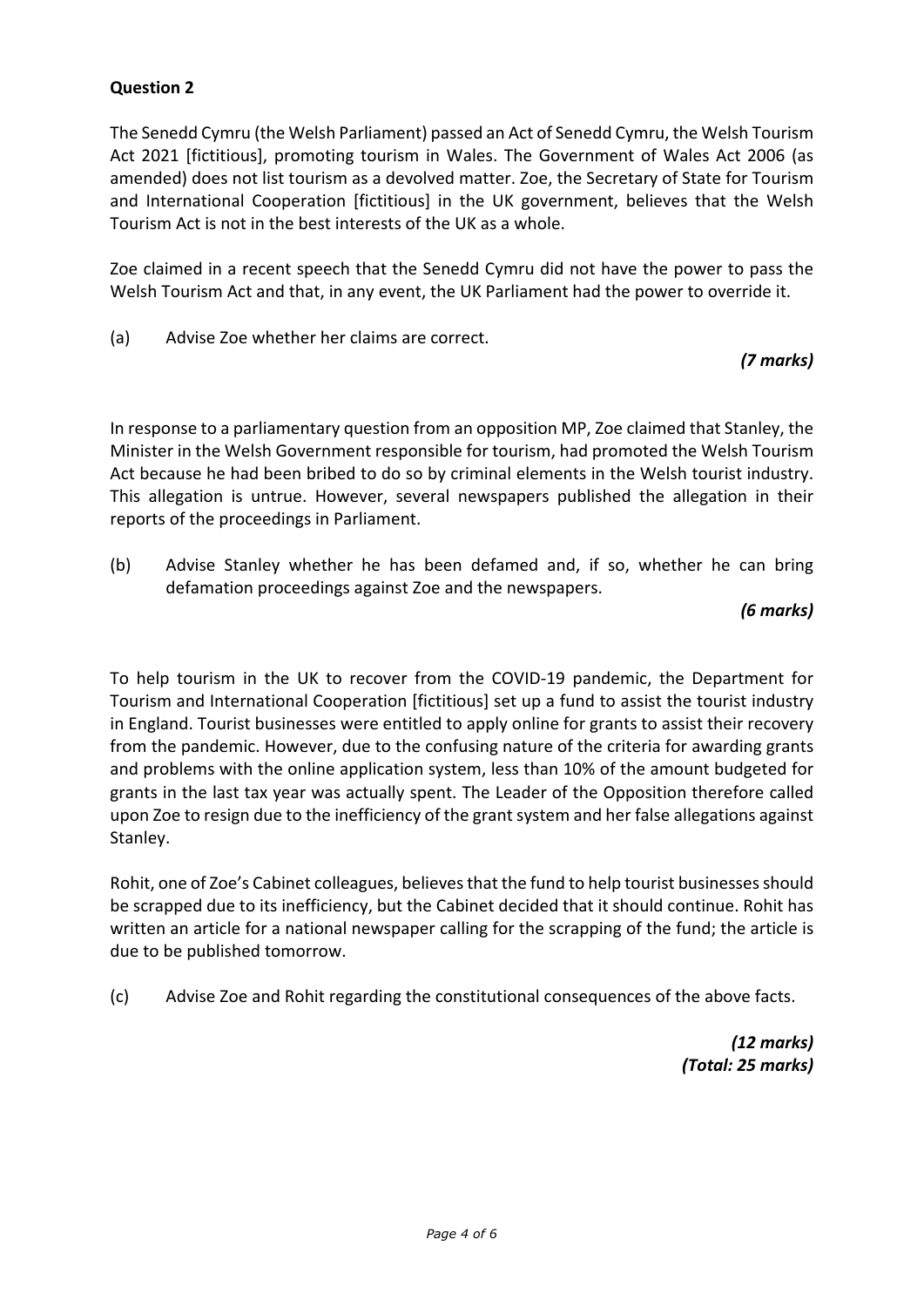# **Question 3**

PC Pearson and PC Randall were on patrol in Bakerford High Street. They were told over their radio that a burglary had just taken place at a nearby sports shop. They were also told that a witness had seen a man wearing a black hooded top and jogging pants, and carrying a 'SportStyle' bag, running away from the shop.

## **Monday 11 October 2021 – 8.35 am**

PCs Pearson and Randall saw Jack on the other side of the High Street. Jack was returning home after an early morning visit to his gym. He was wearing a black anorak and black tracksuit bottoms and was carrying a 'SportStyle' bag. The officers asked Jack to stop. PC Pearson told Jack that he had reason to believe that Jack was carrying stolen goods and so intended to search him. When Jack asked him for identification, PC Pearson grabbed his arm and forced it behind his back. PC Randall grabbed the 'SportStyle' bag. Inside the bag he found a new pair of trainers, which Jack had bought the previous day. PC Pearson then said to Jack, 'You're coming with us, because you've obviously been up to no good'.

## **Monday 11 October 2021 – 8.50 am**

Jack was taken to Bakerford Police Station and was brought before the custody officer, Sergeant Hill. Sergeant Hill told Jack that he was under arrest on suspicion of burglary from the sports shop and was to be detained while the police decided what to do next. Jack was concerned that he would be late for work and asked Sergeant Hill to inform his employer of his arrest. Sergeant Hill refused Jack's request, on the basis that this might alert other potential suspects.

## **Monday 11 October 2021 – 9.00 am**

Jack was interviewed by PC Pearson. Jack explained that he had bought the trainers the previous day and that he still had the receipt at his flat. Jack was then placed in a cell.

## **Monday 11 October 2021 – 4.20 pm**

PCs Pearson and Randall went to Jack's flat to look for more stolen goods. Jack's wife, Rebecca, told them that they could not come in, but the officers entered anyway. In the kitchen they found the receipt for the purchase of the trainers.

## **Monday 11 October 2021 – 8.30 pm**

Jack was released by Sergeant Hill.

Analyse the legality of the action taken by the police, **assuming that nothing further of legal significance has occurred.**

## **[NOTE TO CANDIDATES: The offence of burglary is triable either way.]**

*(25 marks)*